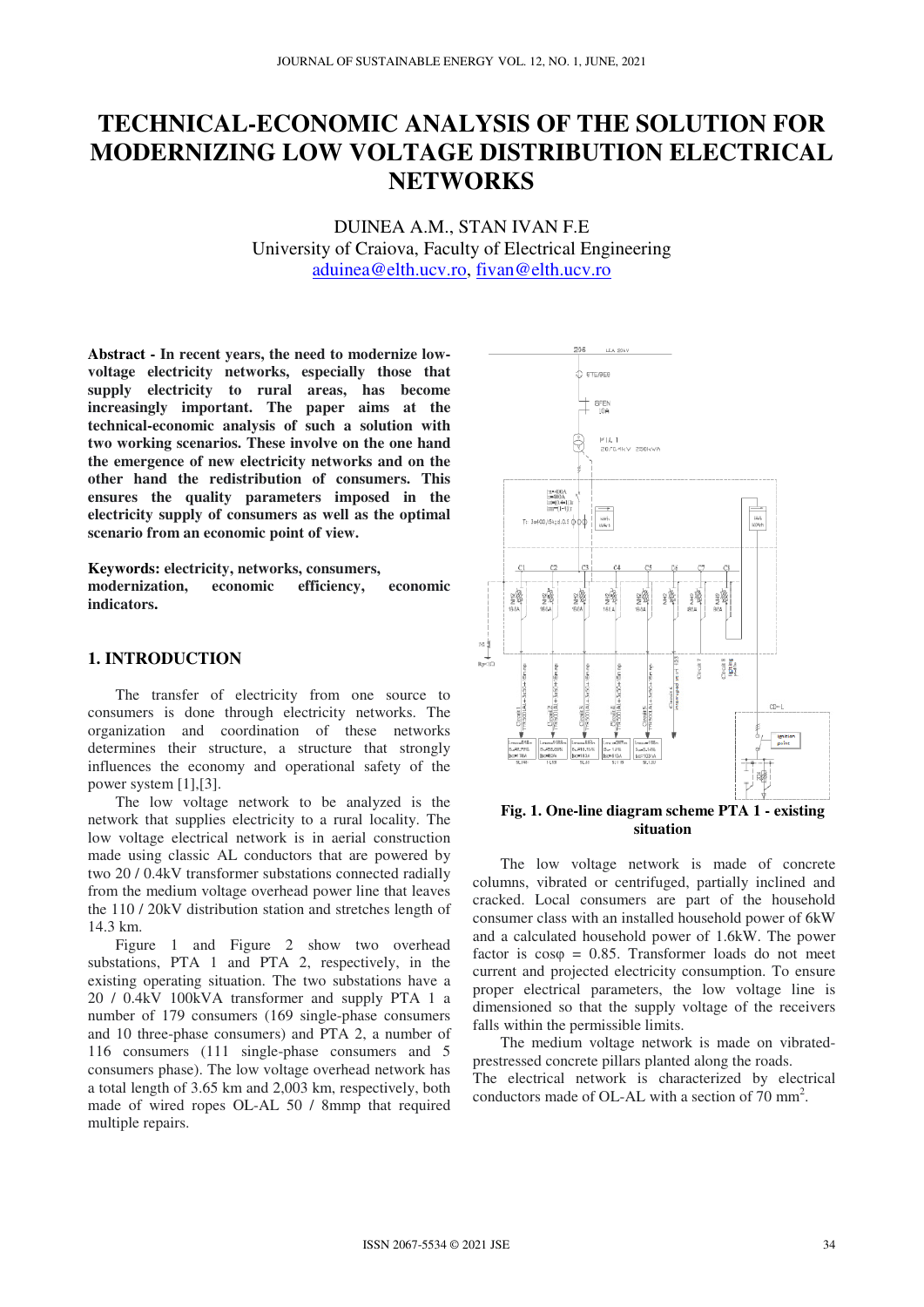

**Fig 2. One-line diagram scheme PTA 2 – existing situation**



**Fig. 3. One-line diagram scheme PTA 1 - proposed solution**

### **2. CASE STUDY**

Considering that in the existing situation the quality parameters of the electricity do not comply with the legislation in force, two possible scenarios will be analyzed through which the aim is to bring them within the imposed limits.

It was studied the possibility of placing new 20/0.4kV transformer substations that will be supplied from the medium voltage electrical distribution network through connections in OHL (LEA) and/or 20kV SLE(LES). The new substations will aim to reduce voltage drops at the end of the network and increase short-circuits currents to ensure the operation of the protections.

Figures 3 and 4 show the proposed operating solutions for the two overhead substations, PTA 1 and PTA 2.



**Fig 4. One-line diagram scheme PTA 2 – proposed solution**

Consumers will be redistributed on existing stations and designed to obtain optimal loads of 20/0.4kV transformers and thus their own technological consumption as low as possible.

The scenarios analyzed, with the emergence of new energy installations, also aim to ensure continuity in the supply of electricity to consumers, including in cases of failure or maintenance, which is not possible in the current configuration of the low voltage distribution network.

Thus, it will be analyzed the possibility of modernizing the connections in BMPM / BMPT solution and  $CCBYY$  2x10 and TYIR3x16 + 25mm<sup>2</sup> AL conductors, at the property limit with access from the public domain to eliminate own commercial technological consumption, installation of separation boxes and selectivity, replacement integral of the conductors of the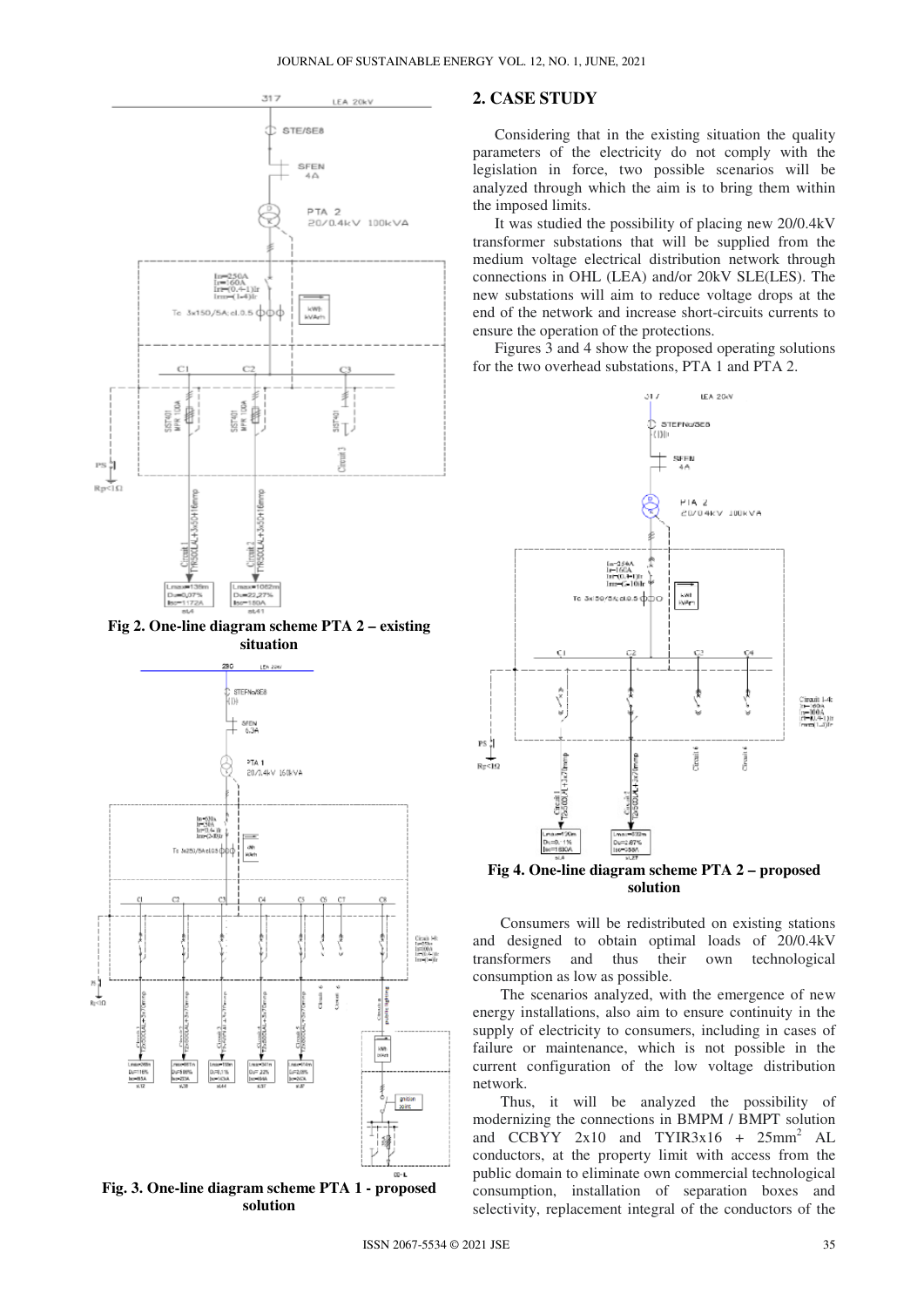classic Al network with a network made with twisted conductors, the separation of the public lighting network, as well as the possibility of eliminating the section of the common MEDIUM VOLTAGE/LOW VOLTAGE network in order to comply with the coexistence conditions imposed by legislation [5],[6],[7].

**Table 1. Centralization of subscribes – the existing situation** 

|                  | <b>Subscribes</b> |       |  |  |
|------------------|-------------------|-------|--|--|
| PT               | <b>Single</b>     | three |  |  |
|                  | <b>Phase</b>      | phase |  |  |
|                  |                   |       |  |  |
| PTA <sub>1</sub> | 169               | 10    |  |  |
| PTA <sub>2</sub> | 111               |       |  |  |
| Total            | 280               | 15    |  |  |

The energy sold in the existing situation is 273MWh / year.

**Table 2. CPT Centralization– the existing situation**

| <b>Technical CPT</b> | <b>MWh</b> |
|----------------------|------------|
| <b>Network</b>       | 17.1491    |
| PTA <sub>1</sub>     | 9.15000    |
| PTA <sub>2</sub>     | 4.47300    |
| Total                | 30.7721    |
|                      |            |

The own technological consumption (CPT) represents the electricity losses registered by the distribution operator. The CPT presented is purely technical and does not include the commercial part. Table 2 summarizes the CPT of the studied low voltage electrical network (in MWh / in the present - compared to the calculated sold energy).

Network CPT is the consumption caused by the transport of electricity from the power supply to the consumer. Its value is obtained by summing its own technological consumption related to each section of the low voltage electrical distribution network and multiplying this value by the unit of time (3000h).



**the scenario (1,2)**

The energy sold in the two analyzed scenarios has the same value as in the existing situation, keeping the number of both single-phase and three-phase subscribers, of 273MWh / year.

The electricity losses registered by the distribution operator in the projected situations are totaled in table 4 (in MWh / in the present - compared to the calculated sold energy) and are, from a value point of view, lower than in the existing situation.

| <b>Table 4. CPT Centralization</b> |  |
|------------------------------------|--|
|------------------------------------|--|

| <b>Technical CPT</b> | <b>MWh</b> |                 |
|----------------------|------------|-----------------|
| <b>Network</b>       | 7.6557     | 6.79389         |
| PTA <sub>1</sub>     |            | 4.83900 4.15900 |
| PTA <sub>2</sub>     |            | 3.81100 3.41700 |
| PTA <sub>4</sub>     |            | 3.09500 3.09500 |
| PTA <sub>5</sub>     |            | 2.79400 3.84100 |
| Total                |            | 22.1947 21.3059 |
| $\%$                 | 7.5        | 7.2             |

#### **3. TECHNICAL-ECONOMIC ANALYSIS**

The economic analysis, involving the calculation of financial indicators, used the updated financial flow method, in accordance with internationally accepted standards. For the calculation of performance indicators, the discounted financial flow also includes the value of the investment.

The criteria (methods) for evaluating project performance are discounted net income (VNA); internal rate of return (RIR) and the updated period of return on invested capital (Ta).

The discounted net income (VNA) is calculated on the basis of the annual financial flow (At), which takes into account investment expenses, operating expenses and income. The future annual flows, generated by the investment, are updated at the time of commissioning (PIF) of the new installations.

The viability of the project is determined if the VNA, calculated over the entire analysis period (t), is positive for a considered discount rate (a).

The relationship for VNA estimation is:

$$
VNA = \sum_{t=1}^{n} \frac{A_t}{(1+a)^t}
$$
 (1)

Were: At – represents the amount of money for the year t;

 $1/(1+a)^t$  – discount coefficient;

a- discount rate;

The criterion also allows the selection of the optimal solution from several analyzed variants, the optimal variant having the highest value of the updated net income.

The value of discounted net income is influenced by several factors:

- How to make the investment. In order to accurately calculate the present value of the investment, it is important to know the distribution of the investment during the project. This is quite difficult assuming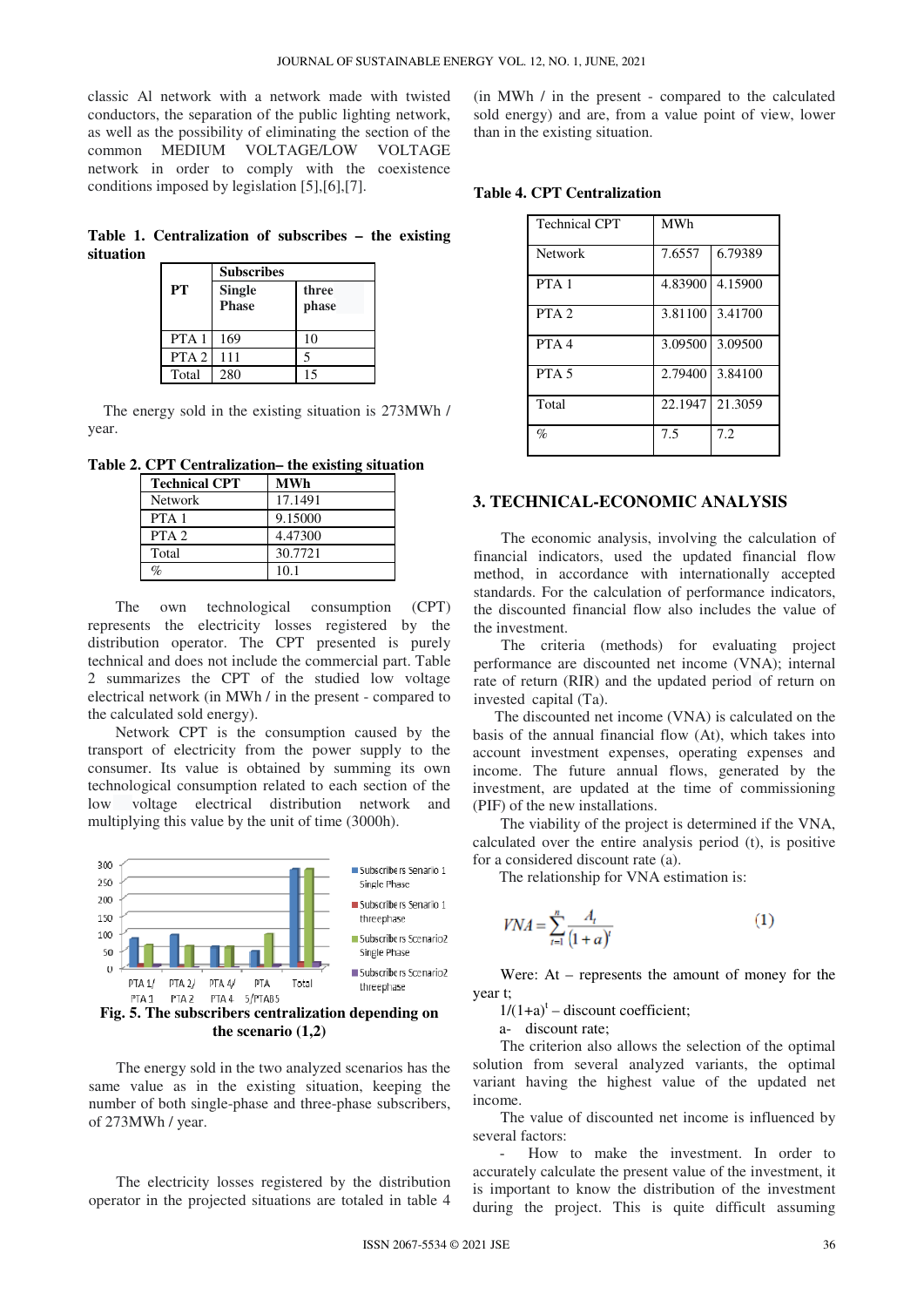complicated calculations and for this reason a uniform distribution of the investment for the realization period can be considered;

-Installed production capacity. If several objectives with different production capacities are compared, their equivalence is necessary;

- Equipment life time;

- The value of the discount rate greatly influences the value of the discounted net income;

By reporting the VNA made within the project to the updated investment, the "VNA Rate" is obtained, expressed in USDVNA / USDinvestment.

This efficiency indicator allows both the appreciation of the project itself (for which it is recommended as RVNA> 1), and the comparison of several technical and economic variants (maximum RVNA) that involve significantly different investment costs[2],[5].

$$
R_{\gamma \text{NA}} = \frac{V \text{NA}}{\sum_{t=1}^{PIF} \frac{CI_t}{(1+a)^t}}
$$
(2)

Where: C- operating cost;

I – investment costs;

The internal rate of return (RIR) is also based on the discounted cash flow and represents that "discount" rate for which the VNA becomes zero.

The calculation relation for determining the RIR is:

$$
\sum_{t=1}^{n} \frac{A_t}{\left(1 + RIR\right)} = 0\tag{3}
$$

The project is accepted if RIR> a.

For the equation written above we can have several solutions, from a mathematical point of view all the solutions are correct but from an economic point of view only the smallest value is correct.

There are situations in which the internal rate of return cannot be calculated, especially in the case of large investment projects in which a very long study period is chosen, in which case all capital flows become positive or negative (for example in the case of loans leasing or other form of loan).

The updated recovery time (Ta) is a superior VNA concept.

The method updates the net income, recorded year by year, determining the recovery period of the invested capital. It is a clear criterion for accepting projects. The acceptability criterion is that the recovery period is less than the normal duration of use. This period corresponds to the time when the cumulative discounted net income becomes zero:

$$
\sum_{t=1}^{T_a} \frac{A_t}{(1+a)^t} = 0
$$
\n(4)

Internal capital accumulation rate.

This criterion is defined by the relation:

$$
R_c = \frac{V_{inact} - C_{act}}{I_{act}} = \frac{1}{n}
$$
 (5)

Where: act shows that the amounts are updated; Vinact – income from recipes;

Cact- updated costs;

Iact – updated investments;

n - duration of capital recovery.

The criterion is very important in providing information on how profitable a project is for the study period.

Updated total expenditure criterion:

The criterion is applied for choosing the optimal option from several variants of the project when we do not know the level of revenues. The optimal variant will have the minimum value of the updated total expenses:

$$
CTA = \sum_{i=1}^{n} \frac{(C_i + I_i)}{(1 + a)^i} = \min
$$
 (6)

Were: Ci – investments costs;

Ii – investments funds;

t- period of time.

The application of this criterion has two impediments:

- It cannot be used to establish the eligibility of the investment project;

- Because the revenues from revenues are not taken into account, it is mandatory to equate the projects in terms of production capacity and useful annual effects.

For projects involving low investment, empirical economic evaluation criteria can also be used in which capital flows are no longer updated. The most used empirical criteria are the recovery term and the profitability of the project [5].

Recovery term:

Represents the number of years in which the relationship is fulfilled:

$$
\sum_{i=1}^{t} Vin_i - C_i - An_i - I_i = 0
$$
 (7)

$$
t = \frac{1}{Vni - C} \tag{8}
$$

Where I is the value of the investment;

Vni - total income from receipts;

C - investments costs.

It is noted that this criterion is similar to the duration of capital recovery except that the amounts are no longer updated.

Profitability of the project It is determined by the relation:

$$
R_p = \frac{V_{ni} - C}{I} = \frac{1}{t}
$$
 (9)

Eligibility condition: Rp>1

The criterion allows the rapid elimination of the weaker variants of the project [2].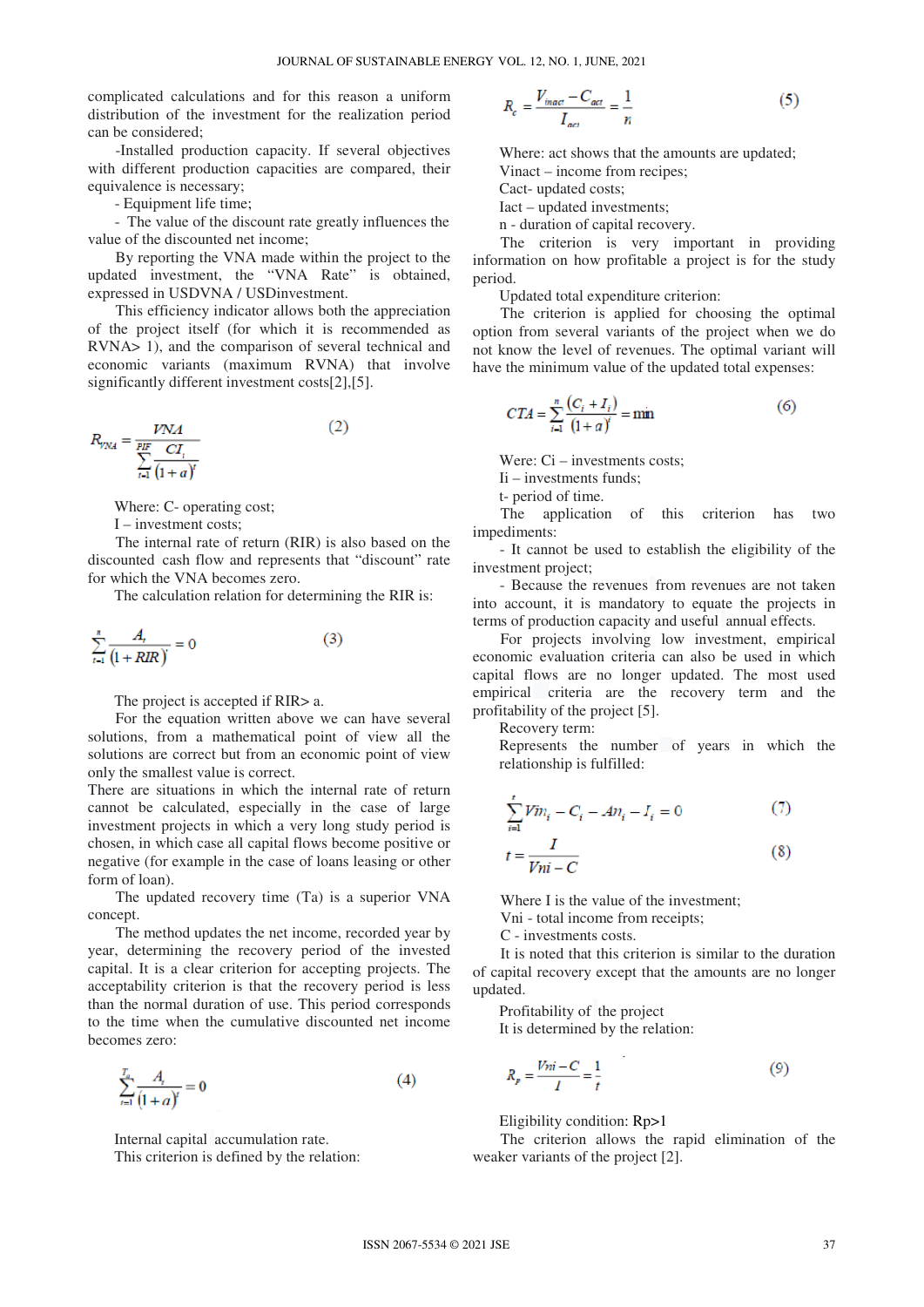**Table 5. Calculation of the investment in the scenario1** 

|               | Works total evaluation / transformation stations  | Value without VAT |        |       |         |             |
|---------------|---------------------------------------------------|-------------------|--------|-------|---------|-------------|
| No.<br>cat    |                                                   | LEL               |        |       |         | <b>EURO</b> |
|               |                                                   | C+I               | ш      | MU    | Total   | Total       |
| ä.            | Works total evaluation - EL 1.1. - PTA 1          | 473698            | 65739  | 12204 | 551641  | 113250      |
| $\frac{1}{2}$ | Works total evaluation - EL 1.2. - PTA 2          | 386131            | 35315  | 7063  | 428509  | 87971       |
| 3             | Works total evaluation - EL 1.3. - PTA 4 designed | 285431            | 42377  | 8003  | 335812  | 68941       |
|               | Works total evaluation - EL 1.4. - PTA 5 designed | 200613            | 42377  | 8003  | 250993  | 51528       |
|               | <b>TOTAL</b> without VAT                          | 1345873           | 185809 | 35274 | 1566956 | 321690      |
|               | $VAT(20\%$                                        |                   |        |       | 313391  | 64338       |
|               | TOTAL with VAT                                    |                   |        |       | 1880347 | 386028      |



**Fig. 6. The variations of the investment in scenario 1** 

**Table 6. Calculation of the investment in the scenario2** 

| No.                    | Works total evaluation / transformation stations  | Value without VAT |        |       |         |             |
|------------------------|---------------------------------------------------|-------------------|--------|-------|---------|-------------|
| ert.                   |                                                   | LEI               |        |       |         | <b>EURO</b> |
|                        |                                                   | $C+I$             | LU     | MU    | Total   | Total       |
|                        | Works total evaluation - EL 1.1. - PTA I          | 386874            | 61438  | 11344 | 459656  | 94365.83    |
| $\overline{2}$         | Works total evaluation - EL 1.2 - PTA 2           | 277406            | 35315  | 7063  | 319784  | 65650       |
| 3                      | Works total evaluation - EL 1.3. - PTA 4 designed | 285431            | 42377  | 8003  | 335812  | 68941       |
| $\boldsymbol{\Lambda}$ | Works total evaluation - EL 1.4 - PTA 5 designed  | 484679            | 125117 | 24552 | 634348  | 130229      |
|                        | <b>TOTAL without VAT</b>                          | 1434391           | 264248 | 50962 | 1749600 | 359187      |
|                        | VAT (20 %)                                        |                   |        |       | 349920  | 71837       |
|                        | TOTAL with VAT                                    |                   |        |       | 2090520 | 431024      |

Where  $C + I$  represents the costs of construction works and installations; LU - equipment costs (equipment list) and MU equipment assembly costs (equipment assembly).



When calculating the investment, the legal provisions of the Instruction of July 2, 2008 (issued by the Ministry of Development, Public Works and Housing and published in M.O. I no. 524 of July 11, 2008) of application of some provisions of H.G.R. 28 / 09.01.2008, published in M.O. of Romania, part I, no. 48 of 22.01.2008, as well as the structure and methodology for elaborating the general estimate for investment objectives.

The cost of the works is estimated and was calculated at the exchange rate of 4.871 lei / euro.

The calculation relationships  $(1)$  -  $(9)$  were used to determine the values presented in table 6 and 7.

**Table 7.Economic performance indicators** 

| Economic performance indicator     | Value           |           |
|------------------------------------|-----------------|-----------|
|                                    | <b>Option 1</b> | Option 2  |
| The value of investment works, lei | 1.566.956       | 1,749,600 |

| Construction and assembly value, lei         | 1,381,147 | 1,723,172 |  |  |  |  |
|----------------------------------------------|-----------|-----------|--|--|--|--|
| Annual cots, lei                             | 105,048   | 115,330   |  |  |  |  |
| Total updated costs, lei                     | 652,621   | 599,089   |  |  |  |  |
| Internal rate of return,%                    | 10.0      | 9.02      |  |  |  |  |
| Updated net income, lei                      | 414,509   | 258,237   |  |  |  |  |
| VTA/CTA ratio                                | 4.69      | 5.11      |  |  |  |  |
| Profitability threshold:                     |           |           |  |  |  |  |
| - in percent, $\%$ :                         | 21.31     | 19.57     |  |  |  |  |
| - in physical values, MW:                    | 59.77     | 54.83     |  |  |  |  |
| Updated recovery time, years                 | 17        | 19        |  |  |  |  |
| Specific investment / consumer, lei / client | 5,311     | 5,930     |  |  |  |  |
| CPT in the projected situation, $%$          | 7.5       | 7.2       |  |  |  |  |



**Fig 8. Economic performance indicators** 



## **4. CONCLUSION**

From a technical point of view, both technical scenarios propose power injection works by installing new 20 / 0.4kV transformer substations and redistributing between PTs the modernized low voltage electrical network. In the first case, the two designed 20 / 0.4kV substations and the related medium voltage connections are in aerial construction, and in the second variant, an underground medium voltage network is chosen to supply the medium voltage distributor of the transformer station 5.

Compared to the value from the existing situation (30.77MWh; 10.1%), the own technological consumption is reduced to 22.19MWh (7.5%) by implementing the first proposed solution or to 21.31MWh (7.2%) if the second solution is chosen. From an economic point of view, the first proposed solution has a lower investment cost. Economic indicators reveal that the first option is a better investment.